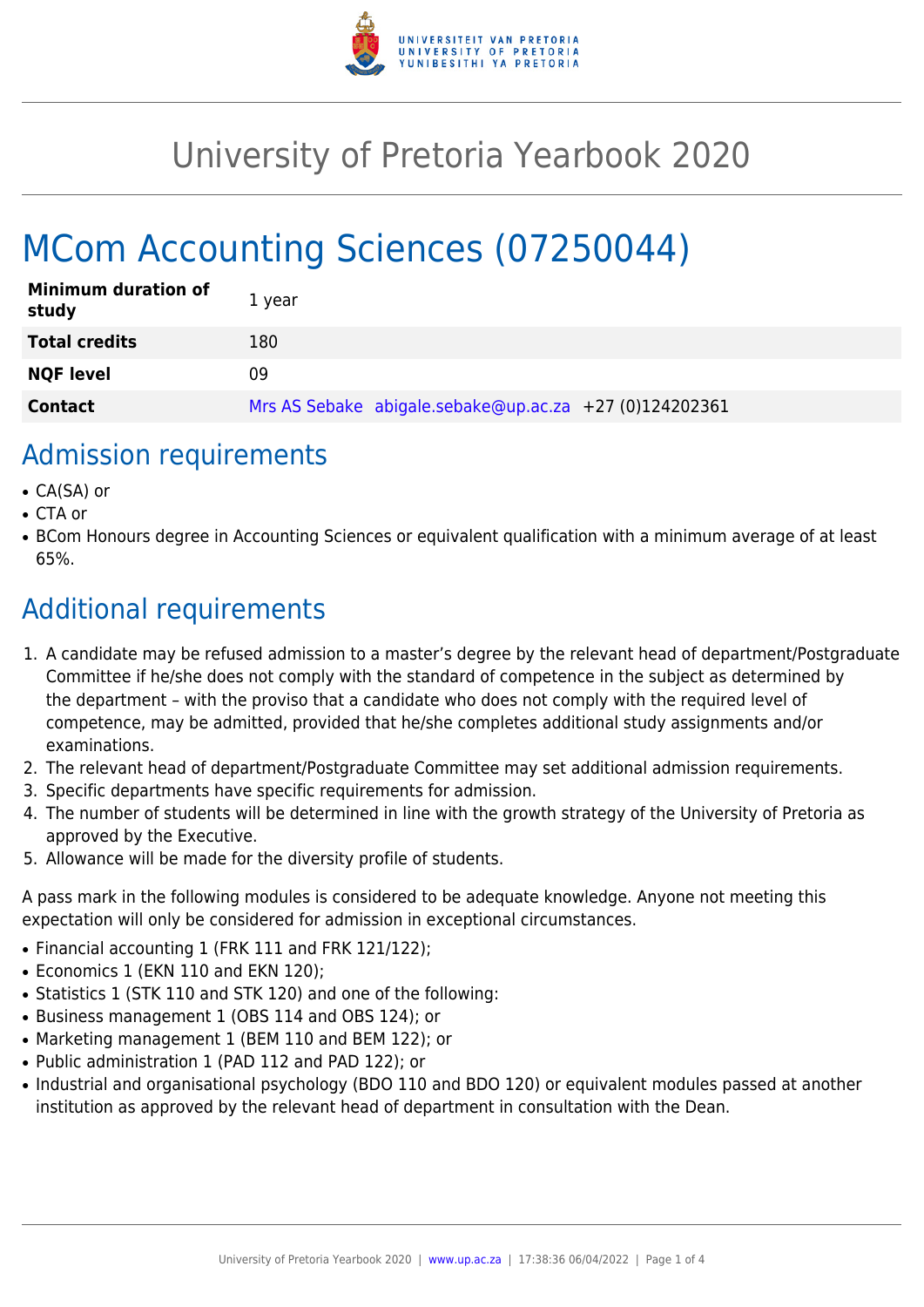

## Other programme-specific information

Candidates, who have not yet passed a module in research methodology that is acceptable to the relevant head of department, must pass the designated Research methodology module (NME 806). The module does not carry any credits.

## Examinations and pass requirements

The pass mark for both a dissertation and a mini-dissertation is 50%. The provisions regarding pass requirements for dissertations, contained in General Regulation G.12.2, apply mutatis mutandis to minidissertations. A pass mark of at least 50% is required in the examination of each module.

# Research information

#### **Dissertations/mini-dissertations, curricula and modules**

- 1. The degree programme requires that a dissertation/mini-dissertation must be submitted in a field of study chosen from the fields covered for the honours degree, provided that the Dean may, on the recommendation of the relevant head of department/Postgraduate Committee, approve the replacement of the required dissertation by the successful completion of a prescribed number of module credits and a minidissertation/research article.
- 2. Information on modules, credits and syllabi is available, on request, from the relevant head of department/Postgraduate Committee.
- 3. A module in Research Methodology is compulsory in all programmes. The Dean may, on the recommendation of the relevant head of department/Postgraduate Committee, waive the prerequisites.
- 4. Sufficient number of bound copies of the dissertation/mini-dissertation must be submitted to the Head: Student Administration for examination, after permission is granted by the supervisor.

#### **Article for publication**

The Dean may require, before or on submission of a dissertation/mini-dissertation, the submission of a draft article for publication to the supervisor. The draft article should be based on the research that the student has conducted for the dissertation/mini-dissertation and be approved by the supervisor concerned. The supervisor should then have the opportunity to take the paper through all the processes of revision and resubmission as may be necessary and/or appropriate in order to achieve publication.

#### **Submission of dissertation/mini-dissertation**

A dissertation/mini-dissertation is submitted to the Head: Student Administration/departmental Postgraduate Office, before the closing date for the various graduation ceremonies as announced annually.

For examination purposes, a student must, in consultation with the supervisor, submit a sufficient number of bound copies and/or e-copies of the dissertation/mini-dissertation, printed on good quality paper and of good letter quality, to the Head: Student Administration/departmental Postgraduate Office. Permission to submit the dissertation/mini-dissertation in unbound form may be obtained from the supervisor concerned on condition that a copy of the final approved dissertation/mini-dissertation is presented to the examiners in bound format or electronic format.

In addition to the copies already mentioned, each successful student must submit a bound paper copy as well as two electronic copies of the approved dissertation/mini-dissertation to the Head: Student

Administration/departmental Postgraduate Office in the format specified by the faculty and in accordance with the minimum standards set by the Department of Library Services, before 15 February for the Autumn graduation ceremonies and before 15 July for the Spring graduation ceremonies, failing which the degree will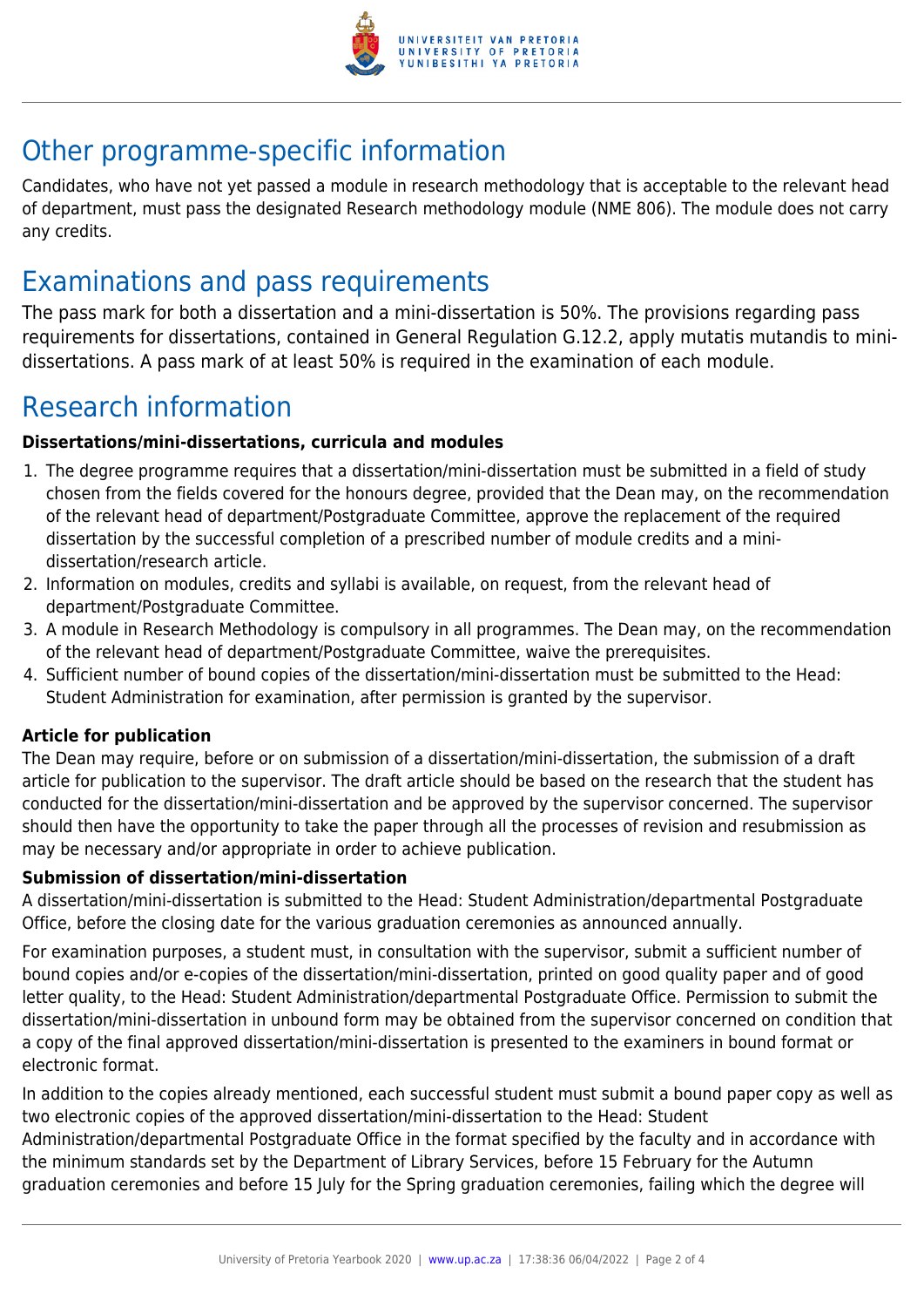

only be conferred during a subsequent series of graduation ceremonies.